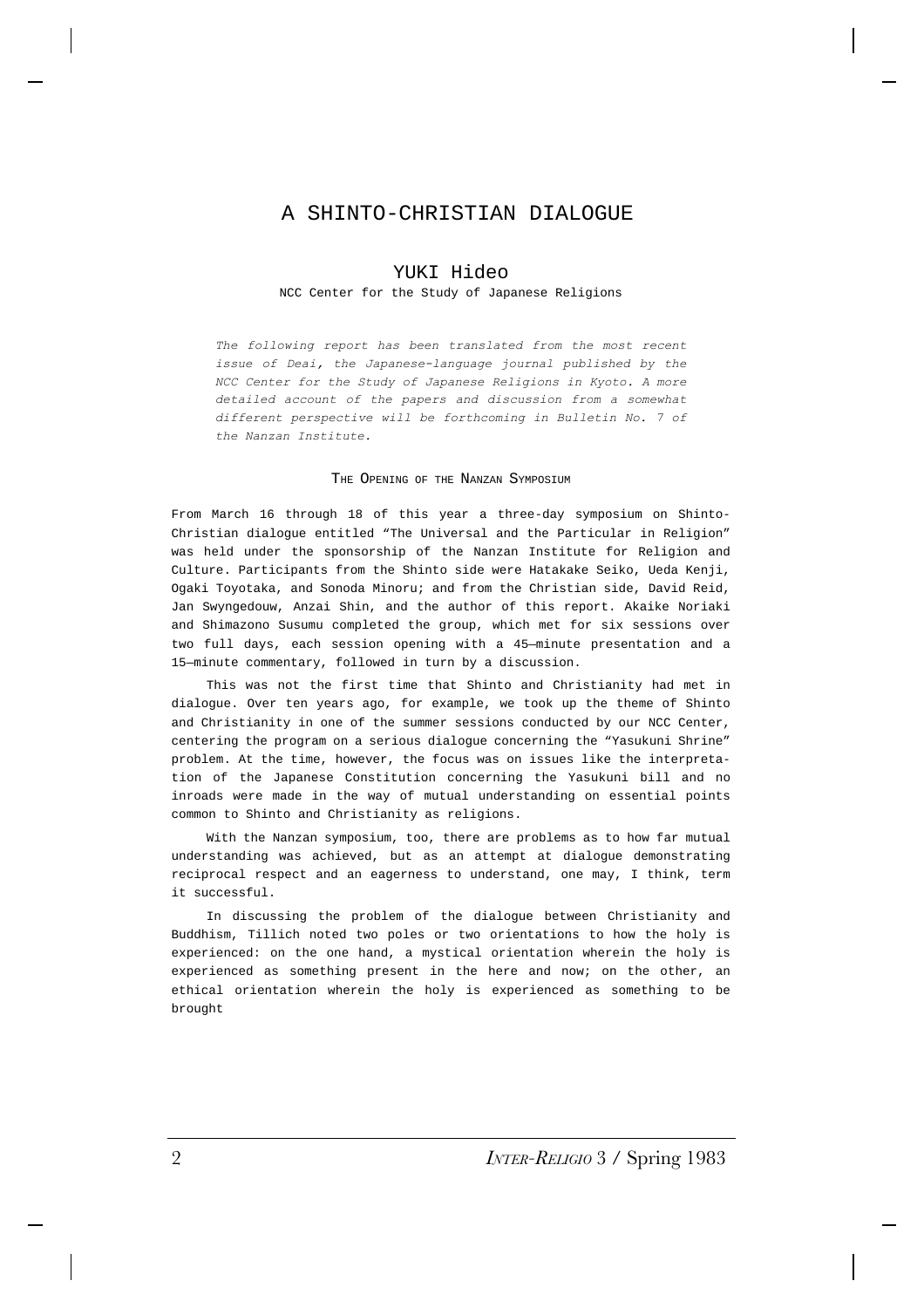into being.

To be sure, living religions are not constituted only in terms of one or the other element but possess them both. But Tillich thought that in the concrete one or the other element is predominant—in Buddhism the mystical, and in Christianity the ethical—and that the strongest possibility for interreligious dialogue rests in the fact that both religions have both elements.

Taken in this way the point holds true for the dialogue between Christianity and Shinto as well. Taking a clue from Inoue Yoji's book, *Japan and the Face of Jesus,* Mr. Hatakake attempted in his paper to consider what Shinto and Christianity might hold in common. Among his remarks we find for example the following:

Given the standpoint of Christianity with its innate belief in a transcendent God, the fact that in the long history of Christianity mysticism has always held a position off to one side is not so surprising. But as one speaking from the standpoint of a Shinto, I rather find my heart drawn much closer to mysticism.

#### THE UNIVERSAL AND THE PARTICULAR IN SHINTO

To think of the problem in terms of such polar elements as the mystical and the ethical is of course important, but particularly in the case of the dialogue between Christianity and Shinto one wonders if other elements or poles might not be of greater weight, namely those of the universal and the particular which were the theme of the symposium. Taking our lead from the idea of Tillich's just referred to, we might speak of the universal and the particular as elements or poles, so that the special characteristics of a given religion can be seen in terms of which of the two is predominant. In the case of Christianity, universality would appear at first sight to be the predominant element, while in Shinto the particular is the stronger element. It would not, however, seem appropriate to conclude therefore that Christianity is a universal religion and Shinto a particular religion. For when the terms universal and particular are used as classifying concepts we can suppose the presence of the philosophical "bias" that the universal is of a higher order than the particular, and hence that the classification of religions as universal or particular is understood from the start to include a value judgment. A proper evaluation of different religions may be made by taking the universal and the particular not as concepts for classifying religions, but strictly as elements or poles. As Mr. Hatakake himself stressed, Shinto must of course also be seen to possess both of these elements:

Since we cannot speak of Shinto in isolation from the coming about of Japan and the Japanese people, its initial basis is in that sense very much something particular. But in terms of its religiosity,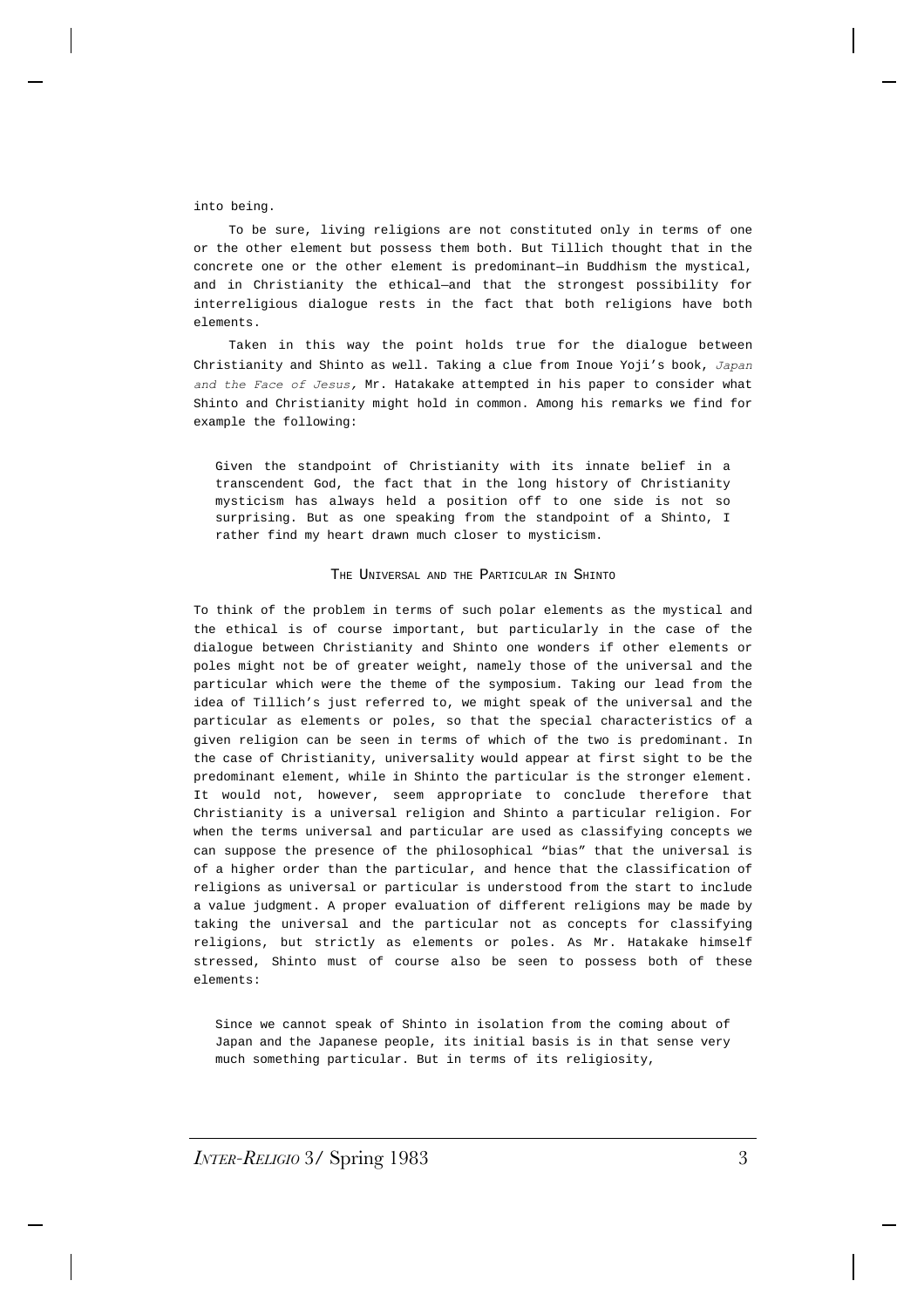Shinto may indeed be thought to contain things that are universal and to have points of unity allowing it to be considered with other particular religions and to cooperate with them here....

Adding that "insofar as the universal is truly universal, it should not conflict with the particular," he went on to ask: "Has there not been a history in the Catholic Church of taking the universal, which should not conflict with the particular, as *a universal in opposition to the particular?"*

If the universal and the particular are elements to be seen within every religion, we have here at once an issue for interreligious dialogue and at the same time a matter that needs examination within each religion. Professor Ueda observed:

To speak from a standpoint of a general, formal typology of religions, might we not say that for Shinto, as a folk religion, the inquiry into the universal, the awareness of the particular, and so forth cannot become the sort of essential, fundamental issues for faith that they are for religions that aim at criticizing, conquering, or transcending reality?... Still, the attempt to examine the question of the universal and the particular is not simply a need or urgency pressed on Shinto from external circumstances, but may be considered a demand arising from the actuality of Shinto faith itself.

From there Professor Ueda went on in his paper to discuss problems such as God and the understanding of the human as primary factors of the universal in Shinto, and such topics as the idea of the "Land of the Gods" and the forms of religious services as elements of the particular. By way of an attempt at a general reflection on the question of the universal and the particular in Shinto, he concluded with some extremely interesting remarks covering questions like the possibility of Shinto faith for foreigners and the foundation and development of Shrines overseas.

#### THE UNIVERSAL AND THE PARTICULAR IN CHRISTIANITY

For Christianity the question of the universal and the particular has from its first beginnings been a major one. As Professor Swyngedouw explained in his paper, it is a question both "internal" to Christianity — in terms of the issue of its ethnic and cultural plurality  $-$  and "external"  $-$  in terms of contact with other religions.

Here I should like to give some thought to the problem of the universal and the particular by making a slight contrast between Catholicism and Pro testantism. If we pursue the question along the lines of the two elements or poles referred to earlier, we might initially see Catholicism as giving the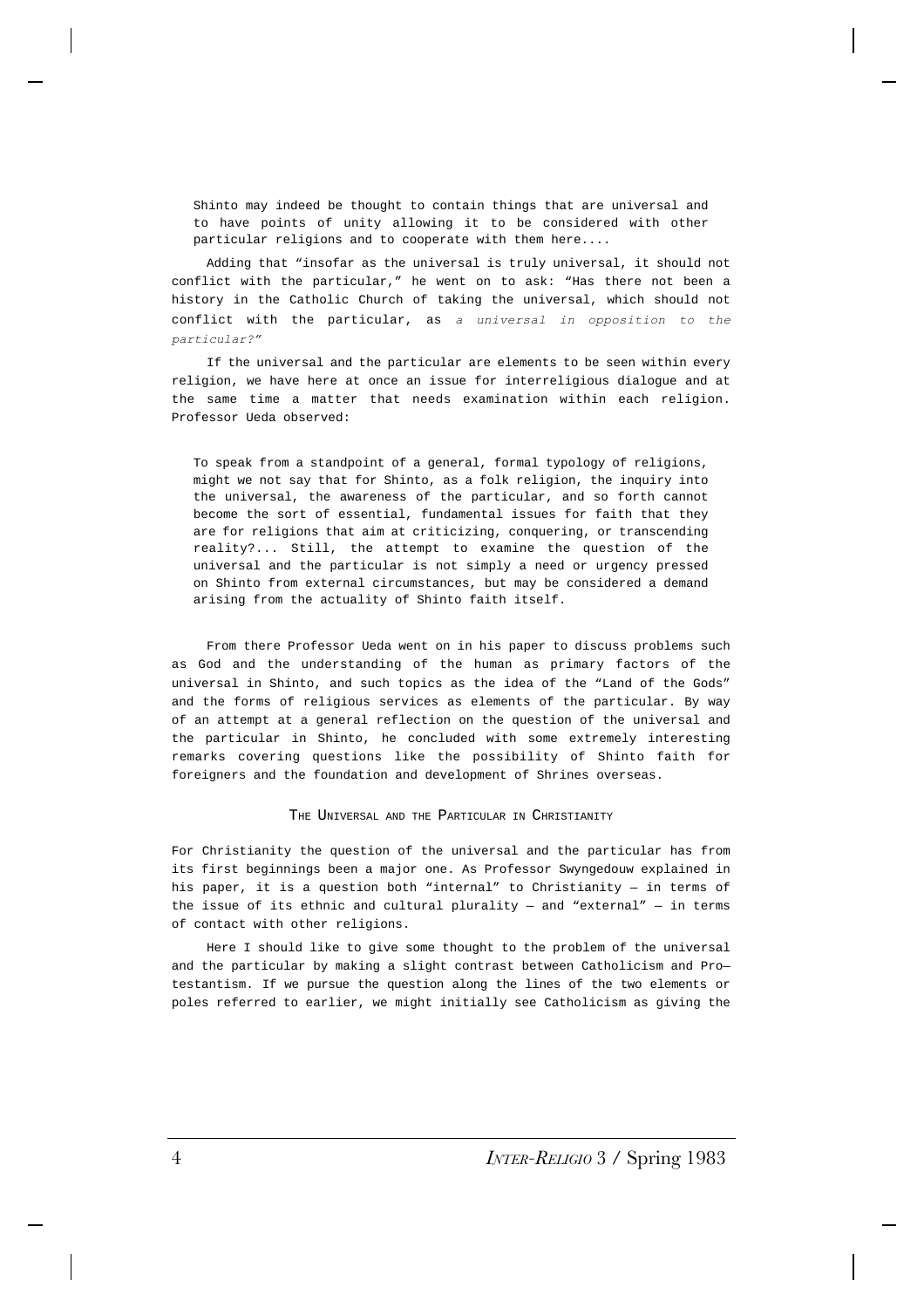predominance to the universal and Protestantism to the particular. No doubt the establishment of the Protestant Churches in the sixteenth century represented a revolt against the universalism of medieval Catholicism, a revolt whose ideological keynote was nominalism and whose social keynote sounded in the stress put on ethnicity and regionalism.

At the level of doctrine, as is well known, the reformer Luther emphasized "scripture alone" in opposition to "scripture and tradition." At the same time, it should not be forgotten that Protestants made efforts to make the scriptures accessible in their own languages. Luther completed a German translation of the Bible and with that is said to have given birth to modern German, but in fact translations of the Bible were widespread at the time not only in Germany but throughout the countries of Europe. Reading the scriptures in one's own language and worshipping in one's own language were the distinguishing traits of the Protestant Churches. The plurality of languages was seen not as the curse of the Tower of Babel but as the blessing of Pentecost day.

This tradition in Protestantism of stressing the translation of the scriptures was also carried on at the time of the nineteenth century world mission. From the start, translations of the Bible were undertaken in every land.

What is the general meaning of translating "scripture"? In Islam the Koran is not translated and is not supposed to be translated. Everywhere in the world the Koran is read in its original language, a fact that would seem at first glance to demonstrate the universalism of Islam. Seen from another angle, however, the critical question arises as to whether Islam does not in the final analysis remain within the confines of an Arabic religion. Something similar might be said with regard to Protestantism and Catholicism. In recent times Catholicism has also made efforts to translate the Bible in every land— including Japan, where good translations have been issued—and worship, too, has come to be conducted in the local language. Yet for a long time Catholicism took Latin as a universal language, as if to say "A universal religion is spoken of in a universal language." Even if we grant that Latin was a universal language for the European world, from the viewpoint of Asia and Africa it remains a "Western language." As we saw in the case of Islam, it reverts to a sign of the particular.

Now while the Protestant Churches stressed translation in contrast to the emphasis that Catholicism laid on Latin as a universal language, in actuality this presupposed the importance of the original languages of the Bible. Most likely some influence from the humanism current at the time of the reformation which laid great stress on the use of original sources was also at work here. Even sources in (what were thought to be) original languages that were no longer anywhere in use were taken in a way as absolute (whence stem radical theories of the inerrancy of the scriptures), to which all other languages were made relative. On this understanding the existence of a universal language was repudiated. Only particular languages exist. It was the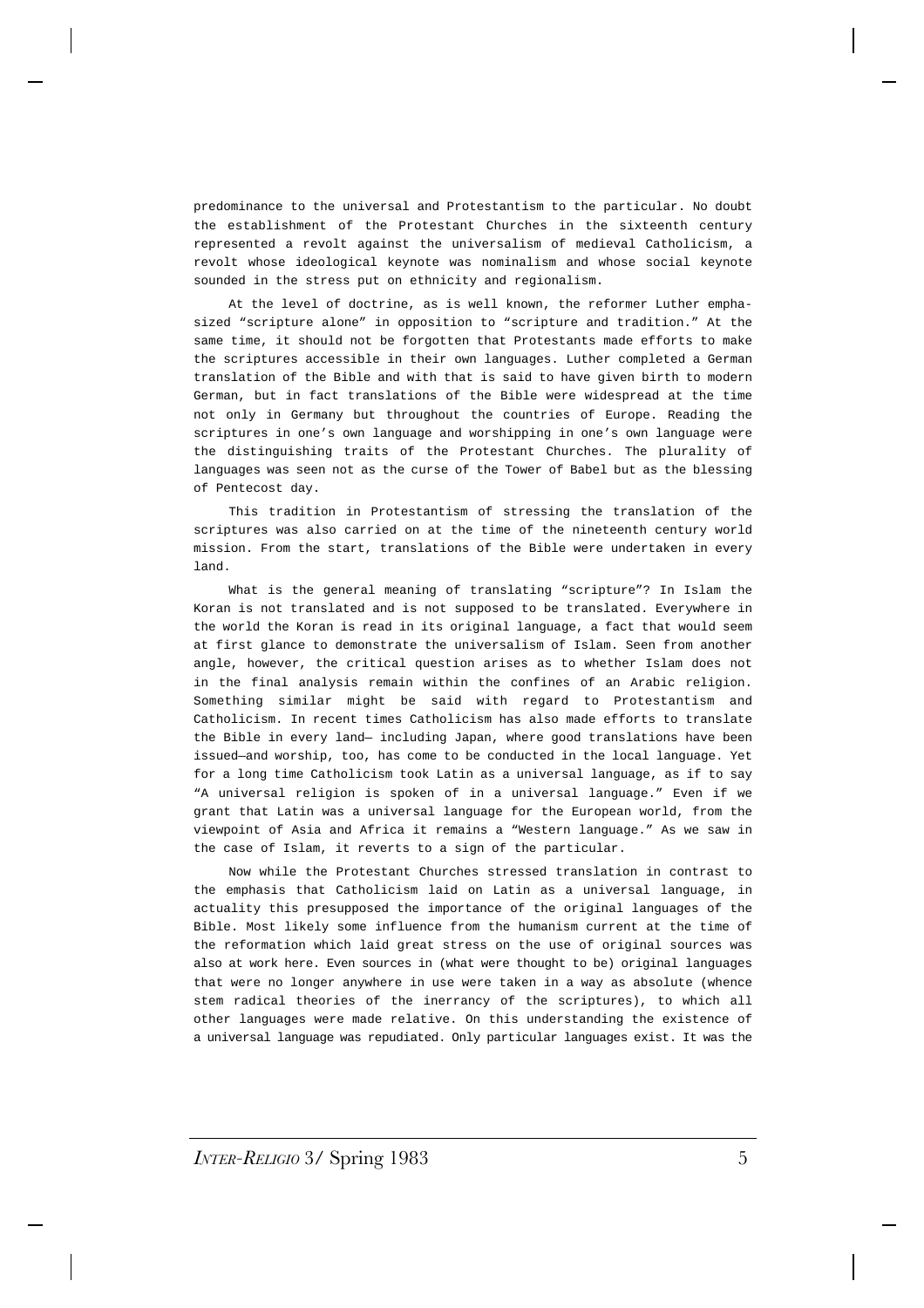idea, we might say, that "A universal religion is spoken of in a particular language."

Seen in this way, it is precisely in Protestantism that the "universal" pole was given the accent. Translation is impossible without the basic assumption that one and the same meaning can be expressed in two languages. If one considers the content to change in translating, then there is no translation. In fact the question of whether or not any change occurs is a delicate one. Since the time of Francis Xavier the problem of how to translate "Deus" into Japanese has been a difficult one. For the Jesuits of that era such devices were adopted as using Roman letters like "Ds" without attempting a translation. (In China, too, there was an unresolved problem with the terms *t'ien, t'ien-chu,* and *shang-ti.)* By not translating it was thought the universality of Christianity would be preserved, but the result was that in some sense it continued to remain for the Japanese an alien, particular religion. Protestants adopted the word *kami* for the translation. Their idea that translating can and should be done was enabled by a conviction of the universality of their religion.

Universal and particular are not classifying concepts for religion. There are no universal religions and no particular religions. Within every religion both poles are present, and as we have just seen in the relationship between Protestantism and Catholicism, even in the opposition within a single religion one or the other of these poles becomes the stronger. But since with no more than a slight shift of perspective the opposite pole can become the stronger, the universal and the particular have to be spoken of as complementary and fluctuating.

#### THE PROBLEM OF JAPANESE PROTESTANTISM

At the time that Protestantism came into being in the sixteenth century, the pole of the particular was strong in opposition to the Catholic universal, while in the mission movement in Asia and Africa that began in the nineteenth century this tendency gave way to a strengthening of the universal pole in opposition to the plurality of local religions. In contrast to those in Catholicism who took rather a flexible view towards local religions and cultures, the world mission of Protestantism at the time, which had its base of operations in modern, industrial developed lands, saw as its mission the bringing of "modern civilization" as the sole goal for developing lands. Here the pole of the particular was radically weakened if not at times nearly eliminated.

Even the main stream of Protestant Christianity that was accepted in Japan during the early years of the Meiji Period followed this pattern for the most part. Here the particularity of "things Japanese" was given almost no significance and Christianity was accepted as something possessed only of universal elements. The result was that Christianity isolated itself from Jap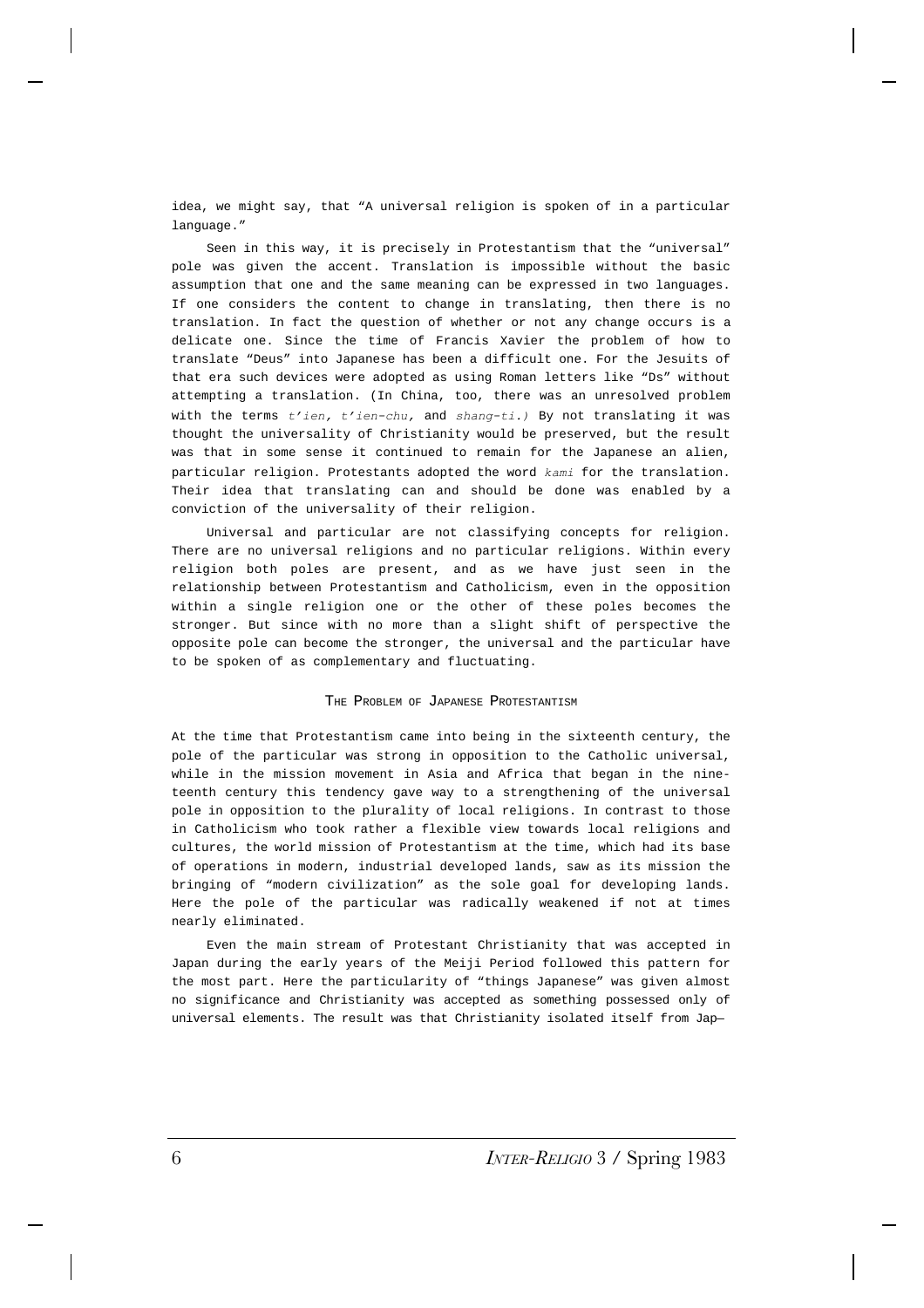anese culture without ever really having set foot on Japanese soil.

In reaction to this there arose a standpoint stressing the indigenous,giving importance to the particularity of Japan in things great and small. This radical form eliminated—we might say "buried"— the universal pole in favor of the particular alone. In his novel *Silence,* Endo Shusaku points out how indigenization in Japan leads to "burial" (i.e. being neutralized by absorption) by having one of his characters say that Japan is a swamp in which the roots of everything rot. There are various viewpoints from which to consider Japanese Buddhism, but the distance between the teachings of primitive Buddhism and the reality of countless temples absorbed only in funeral rites can only be explained, it would seem, as another instance of such a burial.

The hundred or so years of the history of Japanese Protestantism that began with the end of feudalism is a history that teeter—totters as it were between isolation (i.e. aloofness) and burial, and may be called a history preoccupied with finding a balance between the two poles of the universal and the particular. Seen as a whole, may we not say that in the effort not to let the roots rot, the weight has fallen principally on the side of preserving purity, which in turn ended up in an isolation incapable of giving vitality to the particular?

Uchimura Kanzo's expression, "the trunk of a fulling—block tree onto which I myself am grafted as a Christian believer," is ingenious and frequently quoted, but there is a problem with generalizing what is possible only for the adept. For it means making Japan's Christianity into a religion only for experts, and this way of taking Christianity itself, far from being a grafting in reality became an isolation.

At one point after the Second World War the widespread theory of indigenization represented a sound argument hitting on important points but, due to a reaction against an abstract stress on the universal, over—idealized the particular and was not able adequately to think through its relation to the Japanese homeland in the concrete.

Seen in the light of prewar experience and the spirit of the Constitution in force at the time, the response of Christians to the Yasukuni Shrine bill that surfaced in the 1960s was something quite to be expected as a matter of course, though there may now be cause to reflect on the fact that this is one of the things no longer able to reach the ears of the people.

#### JAPANESE CHRISTIANITY AND CHRISTIANS

What has just been said belongs rather to the theological or doctrinal aspect of Japanese Christianity, and we should not overlook the fact that there are areas in the actuality of Japan's Christians where the particular pole is unexpectedly strong.

In speaking of ordinary Japanese Protestantism, it is easy to come up with things which show a rational, modem lifestyle that has departed from Jap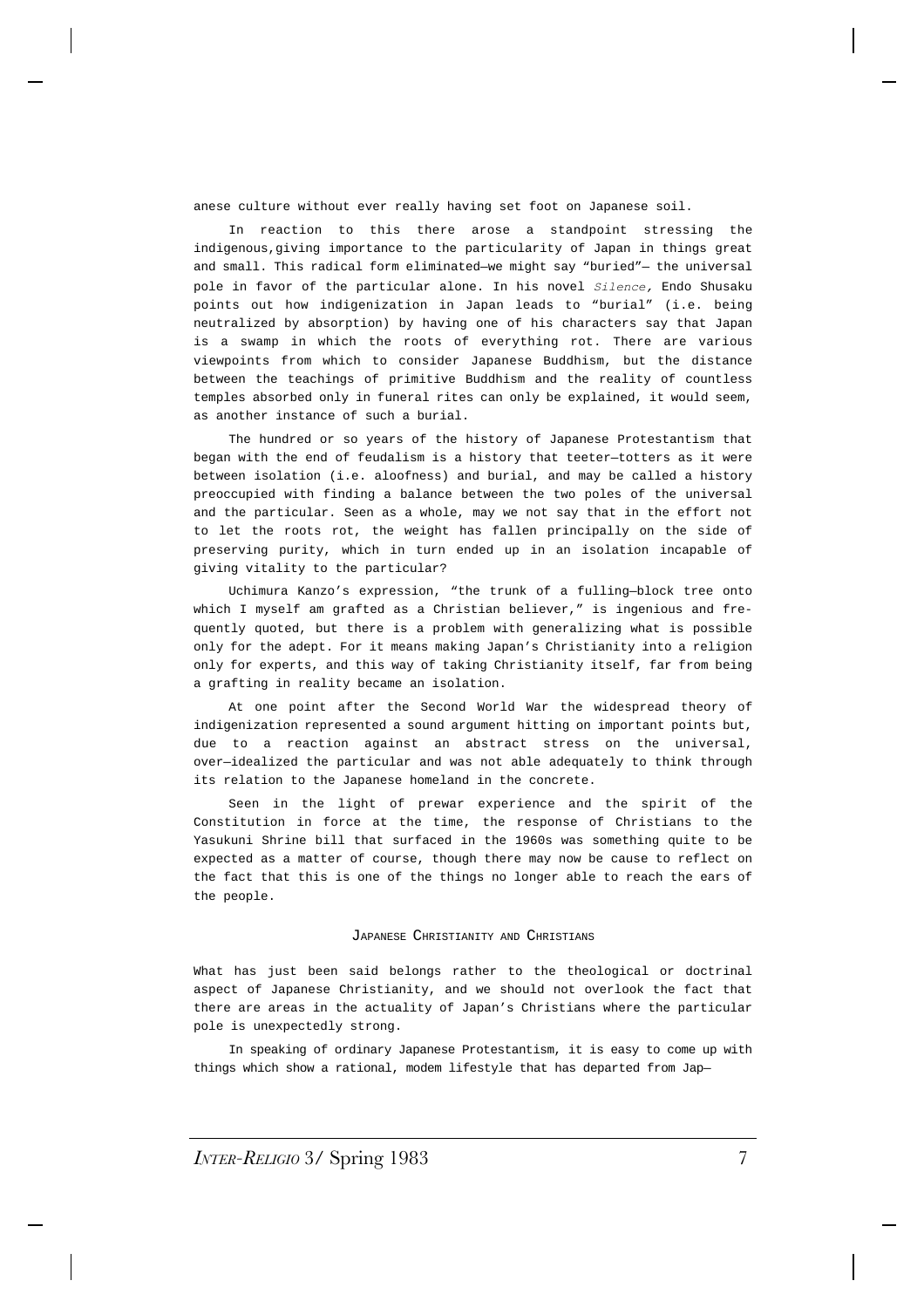anese tradition. In reality, however, the "shame culture" that Ruth Benedict spoke of is still alive, and the awareness of "hometown" and "village" are far from weak. To be more concrete, let us have a look at the problem of the identity and sense of belonging of Japan's Protestants.

Among the expressions very frequently used by Japanese Protestants is that of "Mother Church." To call the "Church" one's "mother" belongs to Christian tradition wherein God is seen as father and the Church as mother, meaning the universal Church that spans the entire earth. But this is not what the words mean in the vocabulary of the Japanese Protestant.

A large number of churches publish their own anthologies, and it would be good to have a look at them. Here I restrict myself to a quotation from one of them:

I have always thought of K church as a church that calls to mind a warm and motherly atmosphere, a restfulness beyond all reason, a church that makes one sense an insufferable nostalgia whenever one is away from it. And I have felt that I understand the feeling of church members who have moved to other provinces and cannot bring themselves to change churches.

It has come about unexpectedly that I had to leave Tokyo to live in the north and now I see that my feelings were right. My memories fix themselves on K church and I find it hard to bring myself to the decision to change churches, wishing only to postpone it for another day....

The characterization of the relationship of Japanese Protestants to culture and society as isolation remains true at the conceptual level, while the actual life of faith (church life) can be seen to carry a form we might call truly "Japanese." Speaking figuratively, the words "I find it hard to bring myself to the decision to change churches, wishing only to postpone it for another day," are the equivalent of saying that even if one should move to a new town, one would still wish to remain registered in one's old town.

In checking out the statistics for numbers of believers in the Protestant Churches of Japan conforming to this pattern, one finds them extremely high. They are registered in their former churches as "members residing elsewhere." They will attend the Church in the area to which they have moved, but since they have not re—registered they are called "guest members" (a word that appears in the standard Japanese dictionary with the explanation, "not a formal member, but welcomed as a guest").

The case we have just seen is of someone who has moved and is actually attending the local church without changing registration. In addition there has been a dramatic rise of late in the figures of those belonging to an urban church who, having moved to an outlying area and taken up residence there, do not attend the nearby Church but continue to remain as members of their "mother church." No matter that the round trip might take several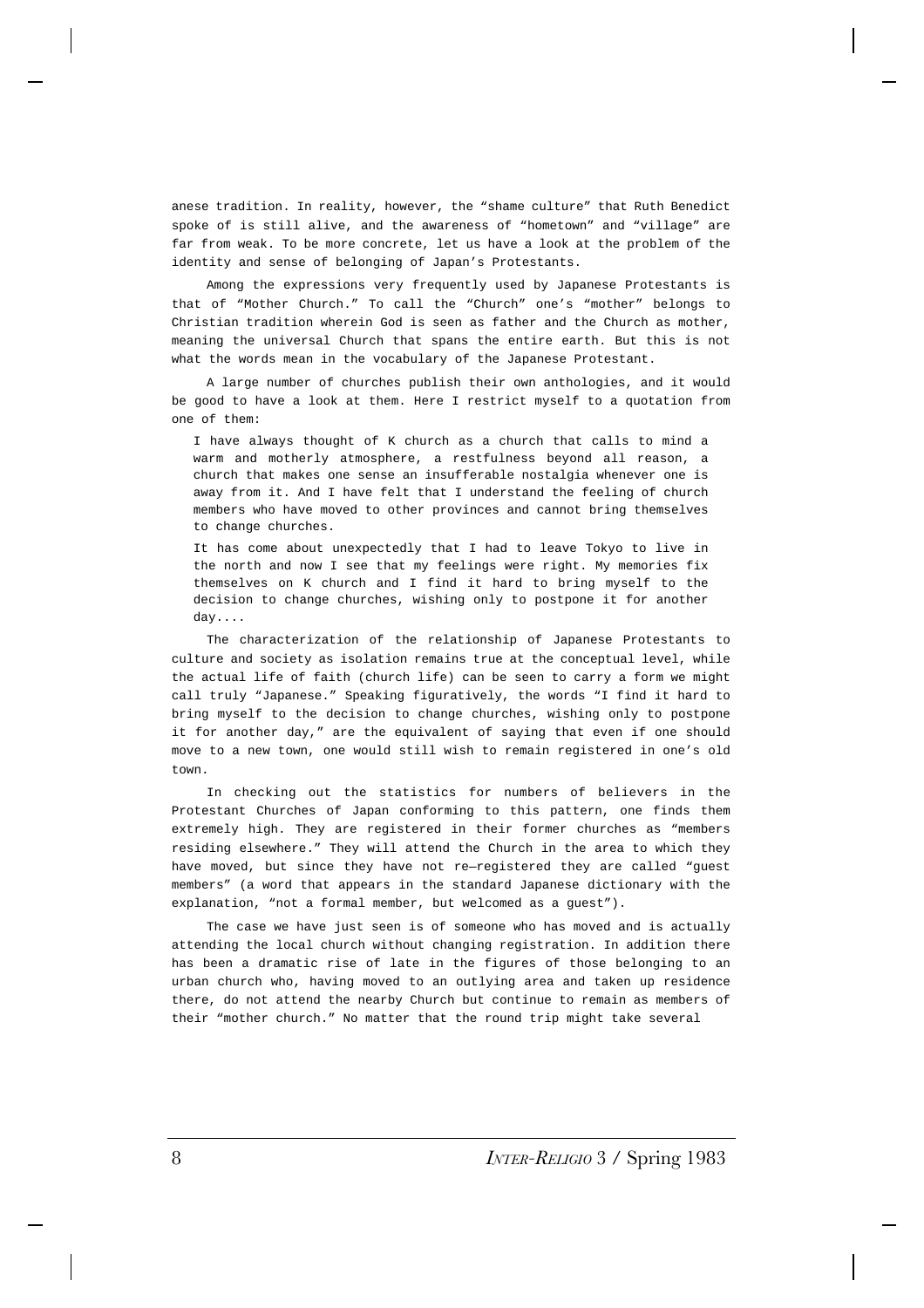hours, they will make it in order to attend Sunday services—all of which may seem a colossal waste of time, money, and energy but nevertheless remains the fact. Although it may be true that this would not happen if we had the Catholic parish (diocesan) system, still it is a situation that one cannot think of resolving by structures and laws.

How does this sort of thing come about? Perhaps these Christians, who are supposed to accept a highly modern rationalist stance with regard to traditional culture, are being "Japanese" in their mode of behavior as Christians?

How is it with other religions and religious sects in Japan? To speak in general terms, it would appear that in the case of traditional Buddhist communities, the sense of the sect is fairly strong, so that even if members move they search for a temple of their sect and establish ties with it. But in the case of the "new religions" we find a situation like that of the "mother Church" we have just seen in Protestantism. When one enters Christianity or one of the new religions, one as it were cuts ties of blood and land with the "home town" or "village" to enter into a new "communion." In this case it seems that this "communion" acts as a substitute for the "home town" or village" and supplies the feeling of being oriented to a home town.

What about Japanese Christians overseas? In Hawaii one finds a similar orientation to a "mother Church" which differs from the sense of belonging seen among Caucasians or those of Japanese descent.

What we have just seen in the above should not be considered an exceptional problem restricted to the Japanese. Professor Swyngedouw pointed to the importance of "the question of how far the emphasis on the universality of the Church is actually internalized by the members of the Church." On his view, the stress that Christians put on the universal is internalized through the mediation of elements of the particular: "No matter how universal *Christianity* is, to what extent *Christians* can be said to be universalists is a major question." But is it not the case with Japanese Protestantism that "emphasis on the universal"—or in the terms used earlier, their condition of "isolation"—remains largely at a conceptual level while its life may even approximate a "burial"?

#### THE TASK FOR DIALOGUE

Looking at the problem of the particular and the universal from several angles, both at the level of theory and on the plane of actuality, one learns that the problem is by no means a simple one. Contemporary Christian theology, through the encounter with its own inner pluralism as well as the plurality of religions across the world, has come to engage in a fundamental reflection on such things as the naive proselytism or one-sided sense of superiority present in its history up until now. That this kind of symposium should be held at a Catholic University like Nanzan may be said to represent a step in the direction of that reflection.